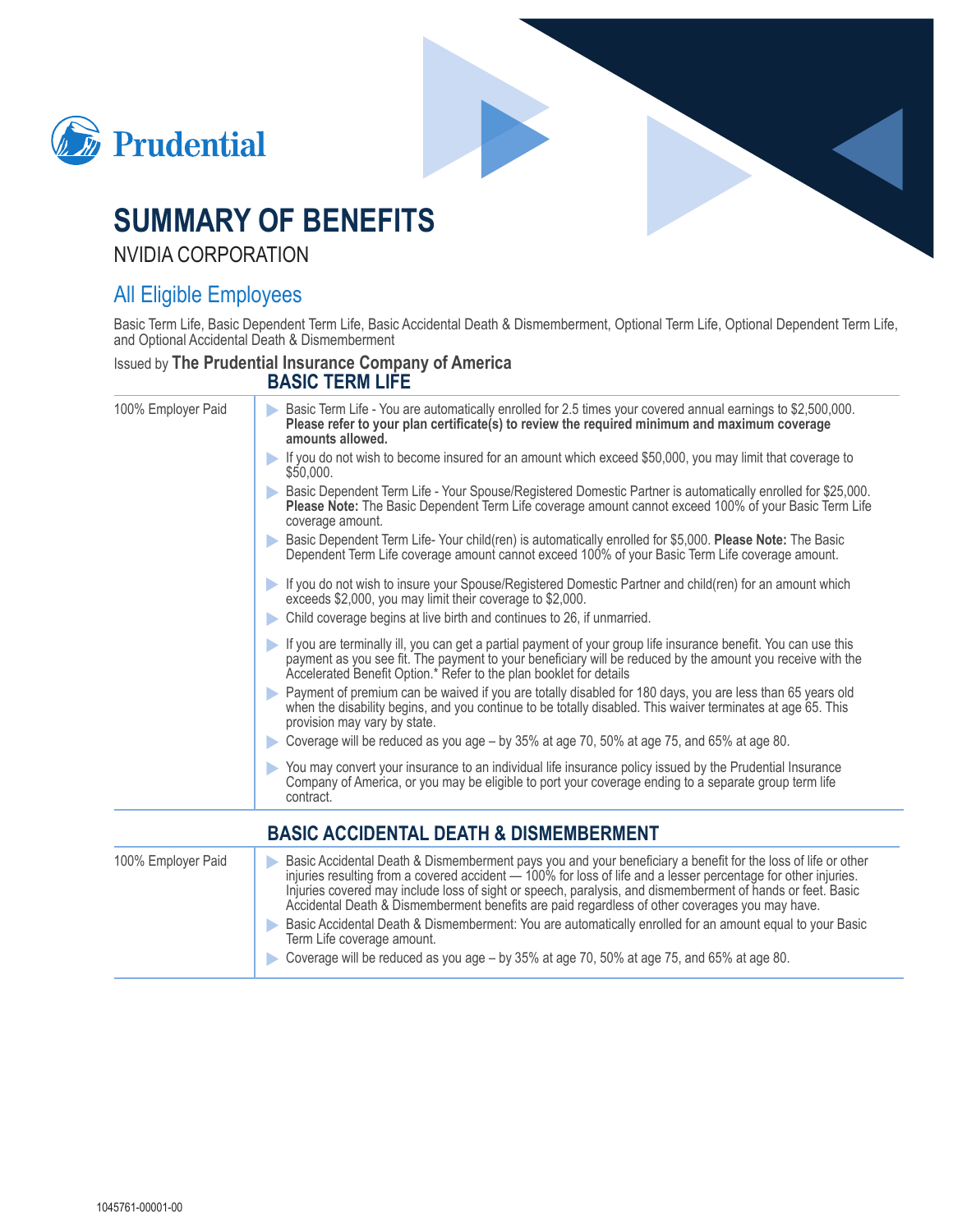## **EMPLOYEE - OPTIONAL TERM LIFE**

| 100% Employee Paid | Purchase coverage for 1 to 8 times your covered annual earnings to \$1,000,000. Please refer to your plan<br>D<br>certificate(s) to review the required minimum and maximum coverage amounts allowed.<br>If enrolling when first eligible within the specified period of your date of hire or the occurrence of a life event,<br>you can elect up to the lesser of 4 times your covered annual earnings and \$500,000, without providing<br>proof of good health to Prudential.<br>During the annual enrollment period, you can increase your coverage amount by 1 times your covered<br>annual earnings, not to exceed a total coverage of the Guaranteed Issue amount, without providing proof of<br>good health to Prudential. |
|--------------------|-----------------------------------------------------------------------------------------------------------------------------------------------------------------------------------------------------------------------------------------------------------------------------------------------------------------------------------------------------------------------------------------------------------------------------------------------------------------------------------------------------------------------------------------------------------------------------------------------------------------------------------------------------------------------------------------------------------------------------------|
|                    | All other elections or enrolling after the enrollment period will require proof of good health satisfactory to<br>Prudential for all coverage amounts.                                                                                                                                                                                                                                                                                                                                                                                                                                                                                                                                                                            |
|                    | - If you have been previously denied coverage in the past, proof of good health satisfactory to Prudential is<br>required for all coverage amounts.                                                                                                                                                                                                                                                                                                                                                                                                                                                                                                                                                                               |
|                    | If terminally ill, you can get a partial payment of your group term life insurance benefit. You can use this<br>payment as you see fit. In the event of your death, your beneficiary will receive a benefit payout which has<br>been reduced by the amount you receive.                                                                                                                                                                                                                                                                                                                                                                                                                                                           |
|                    | Payment of premium can be waived if you are totally disabled for 180 days, you are less than 65 years old<br>when the disability begins, and you continue to be totally disabled. This waiver terminates at age 65. This<br>provision may vary by state.                                                                                                                                                                                                                                                                                                                                                                                                                                                                          |
|                    | Coverage will be reduced as you age – by 35% at age 70, 50% at age 75, and 65% at age 80.                                                                                                                                                                                                                                                                                                                                                                                                                                                                                                                                                                                                                                         |
|                    | You may convert your insurance to an individual life insurance policy issued by the Prudential Insurance<br>Company of America, or you may be eligible to port your coverage ending to a separate group term life<br>contract.                                                                                                                                                                                                                                                                                                                                                                                                                                                                                                    |

### SPOUSE/REGISTERED DOMESTIC PARTNER - OPTIONAL DEPENDENT TERM **LIFE**

| 100% Employee Paid | Purchase coverage on your Spouse/Registered Domestic Partner in increments of \$10,000 up to a maximum<br>of \$500,000. Please Note: The Optional Dependent Term Life coverage amount on your Spouse/Registered<br>Domestic Partner cannot exceed 100% of your combined Basic and Optional Term Life coverage amount.<br>- If enrolling your Spouse/Registered Domestic Partner when first eligible within the specified period of your<br>date of hire or the occurrence of a life event, you can elect up to \$20,000, without providing proof of good<br>health to Prudential. |
|--------------------|-----------------------------------------------------------------------------------------------------------------------------------------------------------------------------------------------------------------------------------------------------------------------------------------------------------------------------------------------------------------------------------------------------------------------------------------------------------------------------------------------------------------------------------------------------------------------------------|
|                    | - During the annual enrollment period, you can increase the coverage amount for your Spouse/Registered<br>Domestic Partner by \$10,000, up to a total coverage of the plan maximum amount, without providing proof<br>of good health to Prudential.                                                                                                                                                                                                                                                                                                                               |
|                    | All other elections or enrolling after the enrollment period will require proof of good health satisfactory to<br>Prudential for all coverage amounts.                                                                                                                                                                                                                                                                                                                                                                                                                            |
|                    | If your Spouse/Registered Domestic Partner has been previously denied coverage in the past, proof of good<br>health satisfactory to Prudential is required for all coverage amounts.                                                                                                                                                                                                                                                                                                                                                                                              |
|                    | Coverage will be reduced as you age - by 35% at age 70, 50% at age 75, and 65% at age 80.                                                                                                                                                                                                                                                                                                                                                                                                                                                                                         |
|                    | You may convert your dependent(s) insurance to an individual life insurance policy issued by the Prudential<br>Insurance Company of America, or you may be eligible to port your dependent(s) coverage ending to a<br>separate group term life contract.                                                                                                                                                                                                                                                                                                                          |

### **CHILD - OPTIONAL DEPENDENT TERM LIFE**

| 100% Employee Paid | Purchase coverage on your child in increments of \$2,500 up to a maximum of \$20,000. Please note: The<br>D<br>Optional Dependent Term Life Insurance coverage amount on your children may not exceed 100% of your<br>Basic Term Life coverage amount.<br>Coverage begins at live birth, and continues to age 26, if unmarried.<br>You may convert your dependent(s) insurance to an individual life insurance policy issued by the Prudential<br>Insurance Company of America, or you may be eligible to port your dependent(s) coverage ending to a<br>separate group term life contract. |
|--------------------|---------------------------------------------------------------------------------------------------------------------------------------------------------------------------------------------------------------------------------------------------------------------------------------------------------------------------------------------------------------------------------------------------------------------------------------------------------------------------------------------------------------------------------------------------------------------------------------------|
|                    | <b>EMPLOYEE - OPTIONAL ACCIDENTAL DEATH &amp; DISMEMBERMENT</b>                                                                                                                                                                                                                                                                                                                                                                                                                                                                                                                             |
| 100% Employee Paid | Purchase a coverage amount equal to your Optional Term Life coverage amount.<br>Þ<br>Coverage will be reduced as you age – by 35% at age 70, 50% at age 75, and 65% at age 80.<br>D                                                                                                                                                                                                                                                                                                                                                                                                         |